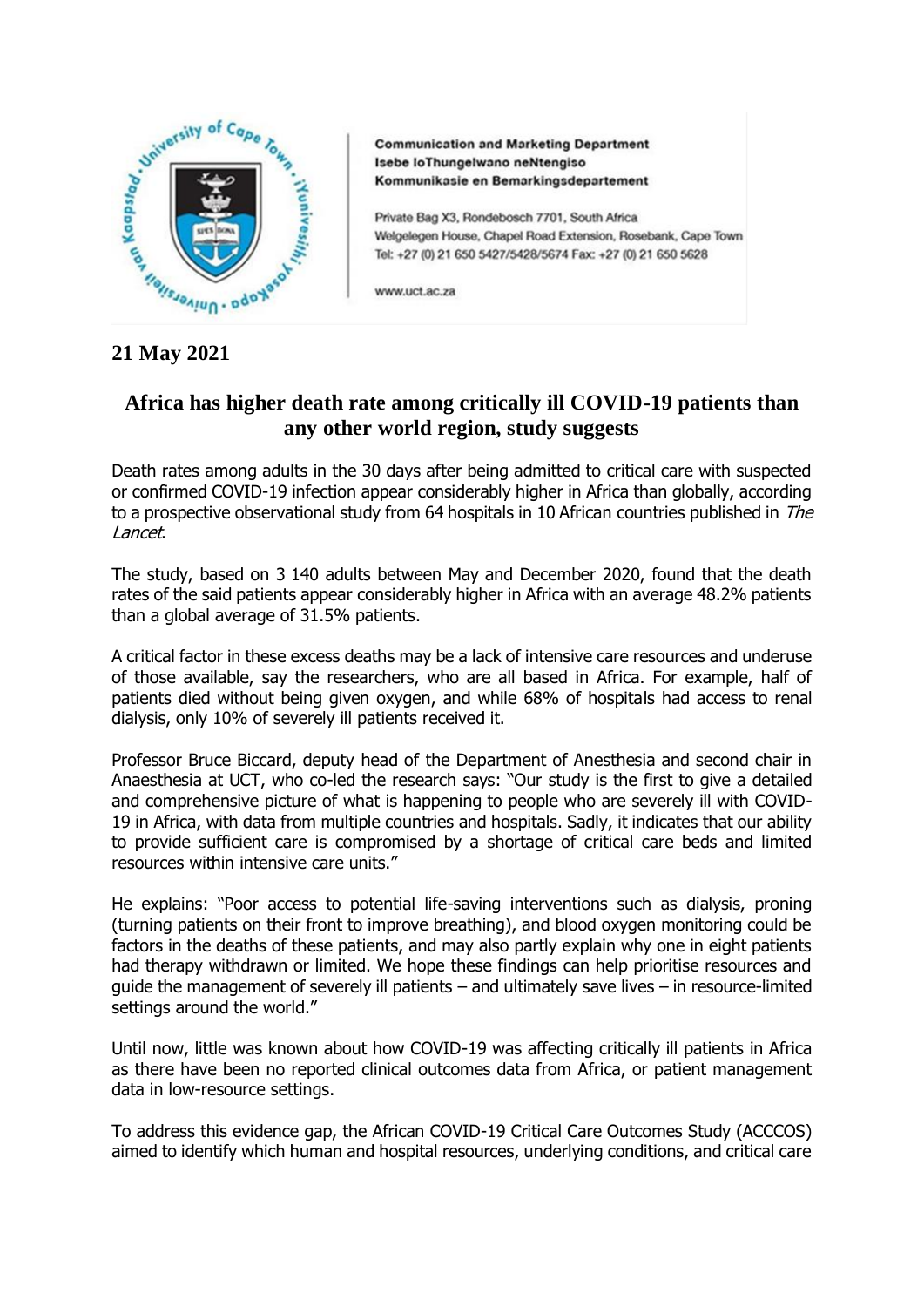interventions might be associated with mortality or survival in adults (aged 18 or older) admitted to intensive care or high-care units in Africa.

The study focused on 64 hospitals in 10 countries (Egypt, Ethiopia, Ghana, Kenya, Libya, Malawi, Mozambique, Niger, Nigeria, and South Africa). Between May and December, 2020, around half of patients with suspected or confirmed COVID-19 infection referred to critical care were admitted. Of those, 3 140 patients participated in the study. All participants received standard care and were followed up for at least 30 days unless they died or were discharged. Modelling was used to identify risk factors associated with death.

After 30 days, almost half of the critically ill patients had died. The analysis estimates that death rates in these African patients were 11% in best case scenario to 23% in worst case scenario higher than the global average of 31.5%.

Of the survivors, 16% remained in hospital, and 84% had been discharged. The outcome of 63 patients is unknown.

The study estimates that the provision of dialysis needs to increase approximately seven-fold and ECMO approximately 14-fold to provide adequate care for the critically ill COVID-19 patients in this study. For example, even inexpensive basic equipment was in short supply, with only 86% of units able to provide pulse oximetry to monitor blood oxygen levels to all patients in critical care. Similarly, 17% of hospitals had access to ECMO, but despite evidence to support its use in COVID-19 patients with respiratory failure, it was offered to less than 1% of patients.

The majority of patients were men at 61%, with an average age 56 years with few underlying chronic conditions. For participants with available data, the most common underlying conditions were high blood pressure (51%), diabetes (38%), HIV/AIDS (7.7%), chronic kidney disease (7.7%), and coronary artery disease (7.7%).

People with pre-existing conditions had the highest risk of poor outcomes. Having chronic kidney disease or HIV/AIDS almost doubled the risk of death, while chronic liver disease more than tripled the risk of dying. Diabetes was also associated with poor survival at a 75% increased risk of death. However, contrary to previous studies, being male was not linked with increased mortality.

"The finding that men did not have worse outcomes than women are unexpected," says colead Professor Dean Gopalan from the University of KwaZulu-Natal, South Africa. "It might be that the African women in this study had a higher risk of death because of barriers to accessing care, or care and limitations or biases in care when critically ill."

Compared with survivors, patients who died were also more likely to have a higher degree of organ dysfunction (Sequential Organ Failure Assessment [SOFA] score), and required more respiratory and cardiovascular support on admission to intensive care, yet the resources to provide this care are limited.

According to Gopalan: "The quick SOFA score could be a simple tool to use at critical admission in low-resourced settings to help clinicians identity patients with poor prognosis at an early stage and to avoid delays in starting necessary organ support."